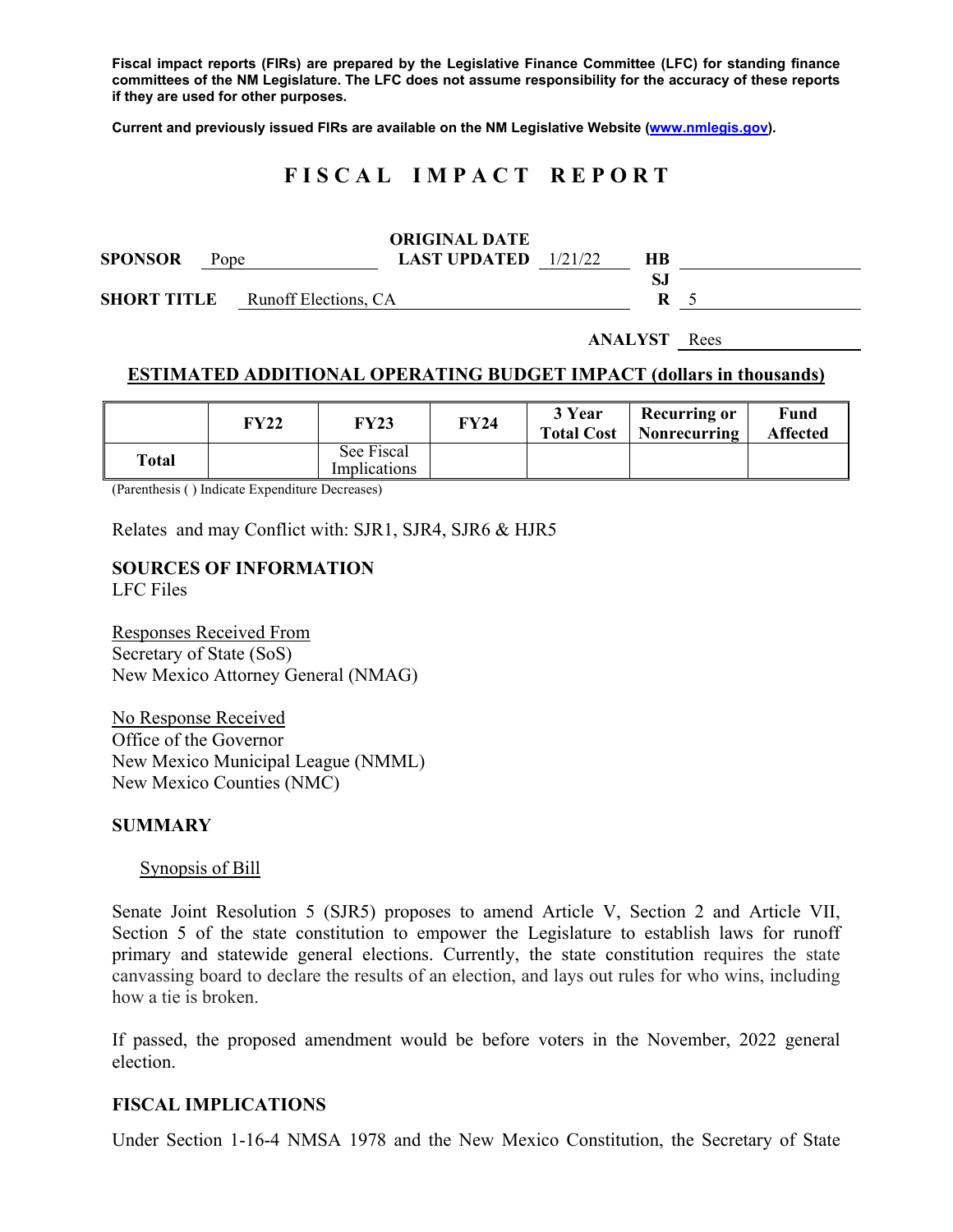### **Senate Joint Resolution 5 – Page 2**

(SoS) is required to print samples of the text of each constitutional amendment, in both Spanish and English, in an amount equal to 10 percent of the registered voters in the state. The SoS is also required to publish them once a week for four weeks preceding the election in newspapers in every county in the state. The estimated cost per constitutional amendment is \$125 thousand- \$150 thousand depending upon the size and number of ballots and if additional ballot stations are needed.

The SoS also notes that the number of constitutional amendments that pass may also impact the page size of the ballot, or if the ballot size is caused to become greater than one page, front and back, which may increase the cost of producing the ballots for the general election. In addition to the cost of the ballot, there may be time added to the voting process, which would require additional ballot printing systems to ensure a smooth and efficient voting process within the bounds of national best practices.

### **SIGNIFICANT ISSUES**

According to the SoS, SJR5 does not specify the type of runoff election that may ultimately be chosen by the Legislature if this constitutional amendment were to be approved by the voters. If a standard runoff election is chosen, this could result in a second election if the margin of the top vote getter does not meet the required vote threshold, usually 50 percent or more. In this case a second runoff election would take place between the top two vote-getting candidates which would significantly increase the costs of conducting elections since additional election workers, ballot on demand systems, tabulators, and all other election costs would be realized. A 2021 runoff in the City of Albuquerque cost an estimated \$580,000. Depending upon whether the runoff occurs on a statewide race, the cost could be as much as a regular statewide election which is approximately \$6 million. A second election would also potentially interfere with postelection processes such as result canvasing and voting system checks and delay the determination of a winner.

If an instant runoff election style is chosen by the Legislature, however, this would negate the need for a separate runoff election. With instant runoff or "rank choice voting" the voter is able to rank candidates in the order of preference to ensure that the winner is the majority favorite and achieves over 50 percent of the vote in a single election. An instant runoff election is not expected to cause the issues notated about a standard runoff; however, this type of runoff can result in delays in publishing results on election night.

The National Conference of State Legislatures issued a report titled "State Primary Election Types" dated January 5, 2021.

## **PERFORMANCE IMPLICATIONS**

According to the SoS, rank choice voting is currently done in the City of Santa Fe and the City of Las Cruces using the tabulation systems and software owned by the state. If the legislation were adopted, the SoS does not anticipate the need to purchase or replace any voting systems but would need to modify the statewide result reporting system, the result canvassing procedures, and update administrative rules to conform.